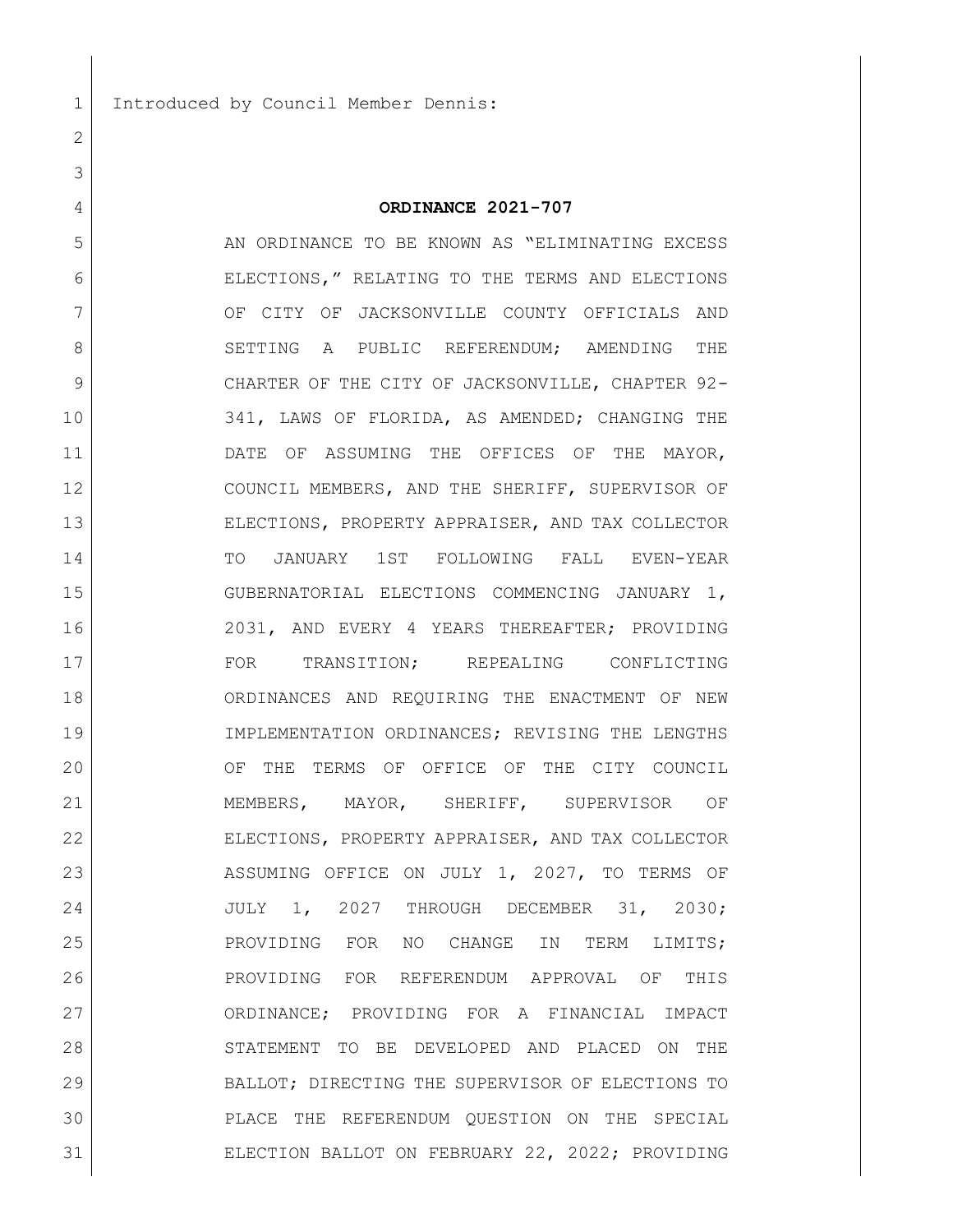#### 1 AN EFFECTIVE DATE.

 **WHEREAS,** the issue of the continuing vitality of spring Consolidated Government elections has been debated extensively by the 4 City Council and by advisory committees such as the Task Force for Consolidated Government and Charter Revision Commission, and has been 6 subject to many close votes; and

 **WHEREAS,** the City continues to experience ever stagnant low voter turnout at spring elections at substantial costs to the 9 taxpayers; and

 **WHEREAS**, it has been projected that the estimated costs of holding spring Consolidated Government elections is approximately \$2,000,000 per unitary election, which is approximately \$4,000,000 every four years, and while the cost of fall gubernatorial elections would increase somewhat with the change, it would be to a much lesser 15 extent, with significant cost savings by moving spring Consolidated Government elections to the fall gubernatorial election cycle; and

 **WHEREAS**, the Council finds that the terms of the Mayor, all City Council Members, the Sheriff, the Property Appraiser, the Supervisor of Elections, and the Tax Collector should commence in sufficient time to address the City of Jacksonville's annual budget, and setting 21 terms of office to commence on January  $1^{st}$ , and conducting elections in the fall, will most effectively allow for the above described public officials to prepare for annual budgeting; and conducting those elections at the same time as the state gubernatorial elections 25 will save substantial amounts of money;

 **WHEREAS,** following an unprecedented international pandemic which has resulted in economic instability for many local taxpayers, the savings of taxpayer dollars has become a critical concern to local 29 | taxpayers, voters and leaders; and

 **WHEREAS,** additionally, moving the spring Consolidated Government elections would arguably result in greater public participation and

 $-2 -$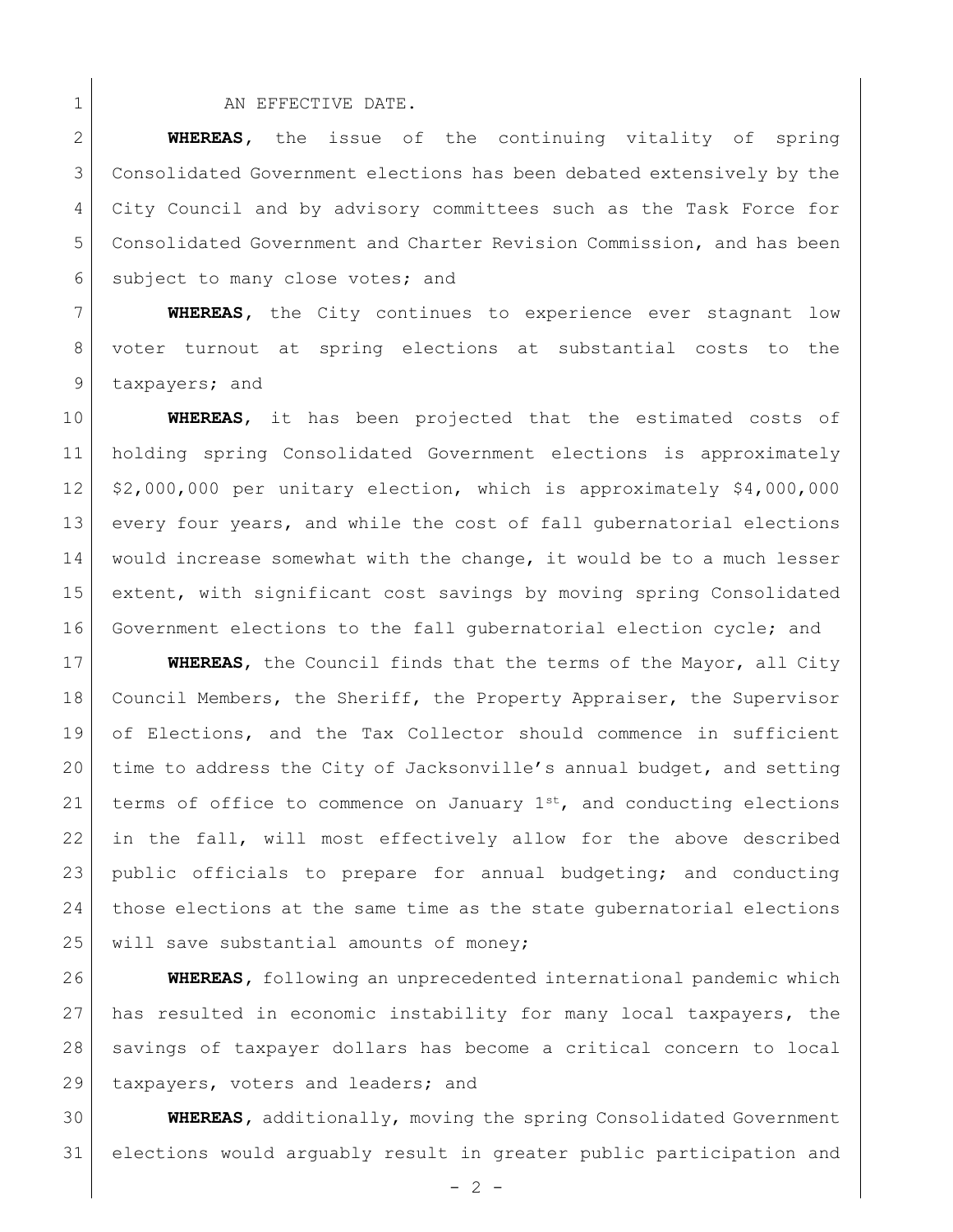1 voter turnout; and

 **WHEREAS**, the Council believes that the issue should be offered 3 to and decided by the voters; now therefore

**BE IT ORDAINED** by the Council of the City of Jacksonville:

 **Section 1. Applicability; Subject to Referendum.** The amendments to the City of Jacksonville's Charter as described in the provisions of section 2 below, shall be subject to and become effective only upon the certification of a majority vote in favor of the amendments at the voter referendum as hereinafter set forth.

 **Section 2. Charter Amended.** Section 5.03 of Article 5, section 6.01 of Article 6, section 8.02 of Article 8, section 9.02 of Article 9, section 10.02 of Article 10, and section 11.02 of Article 11 of the Charter of the City of Jacksonville, as codified in section 1 of chapter 92-341, Laws of Florida, as amended, are amended, and a new section 18.12 of Article 18 is created, all to read as follows:

 **PART A. CHARTER LAWS CHARTER OF THE CITY OF JACKSONVILLE, FLORIDA \* \* \* ARTICLE 5. THE COUNCIL \* \* \* Section 5.03. Terms of councilmen members.** 23 Councilmen members shall serve for a term of 4 years beginning on the first day of July after their election, and continuing after such term until their successors are elected and qualified, except that commencing with elections that will be conducted

 contemporaneously with the state gubernatorial election in 2030, and every four years thereafter, council members shall assume office on 29 | the first day of January after their election.

**\* \* \***

#### **ARTICLE 6. THE MAYOR**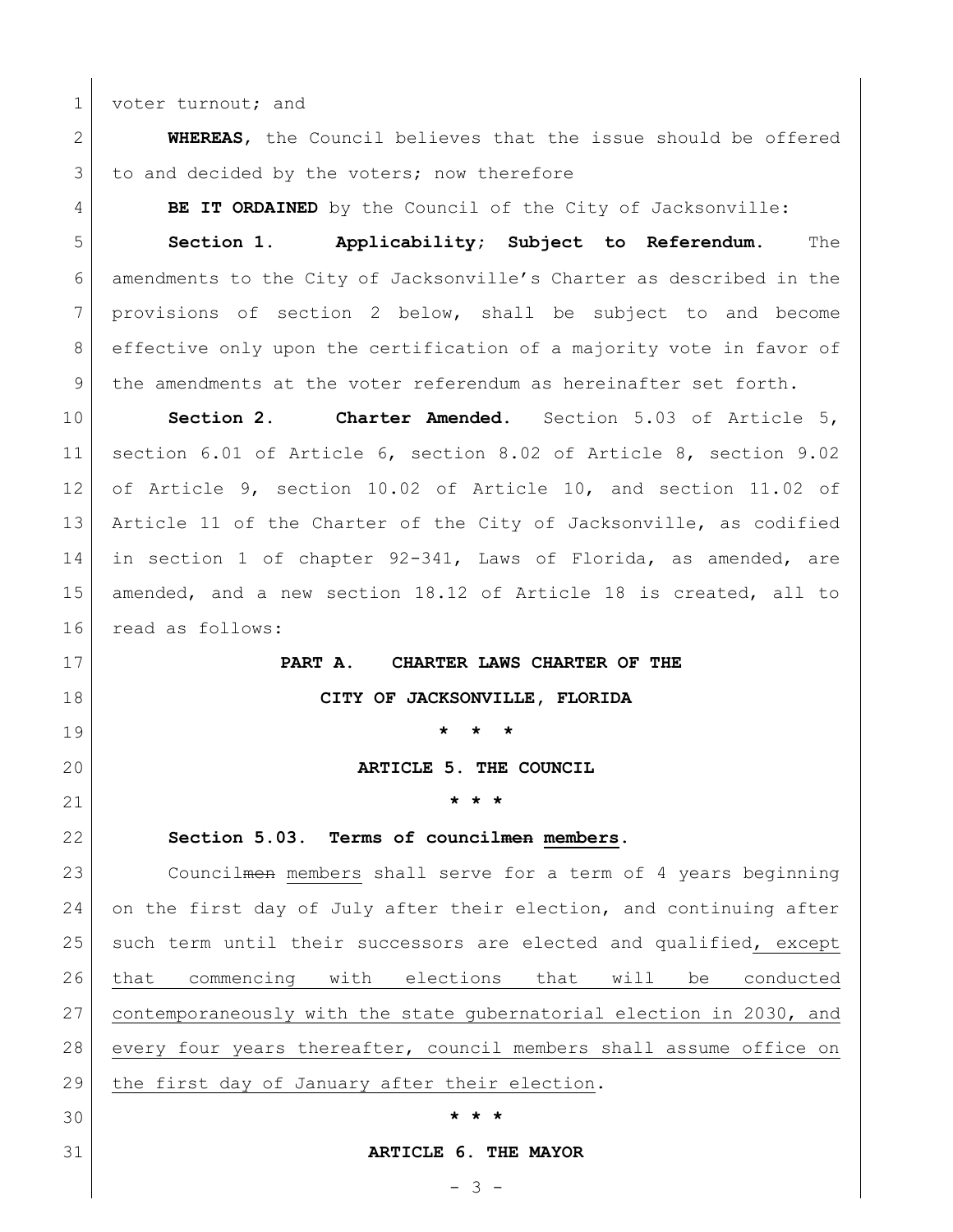#### **Section 6.01. Qualifications and term of office.**

2 The mayor shall be a qualified elector of Duval County and a resident of Duval County, and shall have resided in and been a 4 qualified elector of Duval County for at least 365 consecutive days immediately before the date on which he or she qualifies to run for the office of mayor. If he or she shall cease to possess any such qualifications during his or her term of office, he or she shall forthwith forfeit the office, and the council shall remove him or her therefrom. He or she shall be elected for a period of 4 years and shall assume office on the first day of July following his or her election and serve until his or her successor is elected and qualified, except that commencing with elections that will be conducted contemporaneously with the state gubernatorial election in 14 2030, and every four years thereafter, the mayor shall assume office on the first day of January after his or her election. No mayor elected and qualified for two consecutive terms shall be eligible for election as mayor in the next succeeding term. The mayor shall devote his or her entire time to the performance of the duties of his or her office and shall hold no other public office or public employment.

**\* \* \***

**ARTICLE 8. SHERIFF**

**\* \* \***

**Section 8.02. Qualifications, election, terms, compensation**.

 The sheriff shall be a qualified elector of and reside in Duval County, and shall have resided in and been a qualified elector of Duval County for at least 183 consecutive days immediately before the date on which he or she qualifies to run for the office of sheriff. The sheriff shall be elected by the qualified electors of Duval County for a period of 4 years and shall assume office on the first day of July following his or her election and serve until his or her successor is elected and qualified, except that commencing with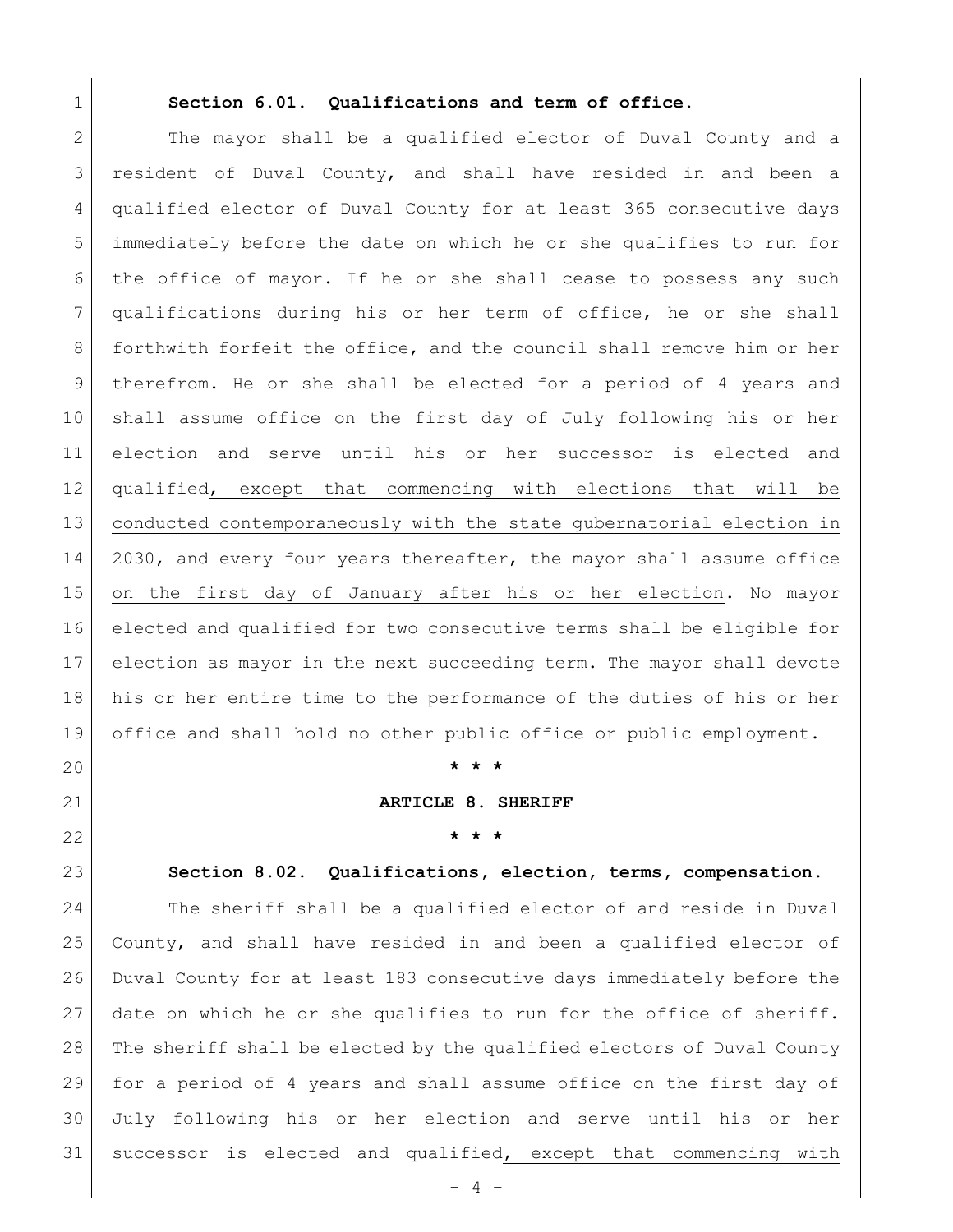elections that will be conducted contemporaneously with the state 2 gubernatorial election in 2030, and every four years thereafter, he 3 or she shall assume office for a four year term on the first day of January following his or her election. The sheriff shall devote his or her entire time to the performance of the duties of his or her office and shall hold no other public office or public employment except that he or she may be a notary public or a member of the armed forces. The compensation of the sheriff shall be fixed by the city council.

# **\* \* \***

# **ARTICLE 9. SUPERVISOR OF ELECTIONS**

**\* \* \***

**Section 9.02. Qualifications, election, term.**

 The supervisor of elections shall be a qualified elector of Duval County and a resident of Duval County, and shall have resided in and been a qualified elector of Duval County for at least 183 consecutive days immediately before the date on which he or she qualifies to run for the office of supervisor of elections. He or she shall be elected for a term of 4 years and shall assume office on the first day of July following his or her election, except that commencing with elections that will be conducted contemporaneously 22 with the state gubernatorial election in 2030, and every four years thereafter, he or she shall assume office for a four year term on the first day of January following his or her election. He or she shall devote his or her entire time to the performance of the duties of his or her office and shall hold no other public office or public employment.

 **\* \* \* ARTICLE 10. PROPERTY APPRAISER \* \* \* Section 10.02. Qualifications, elections, term.**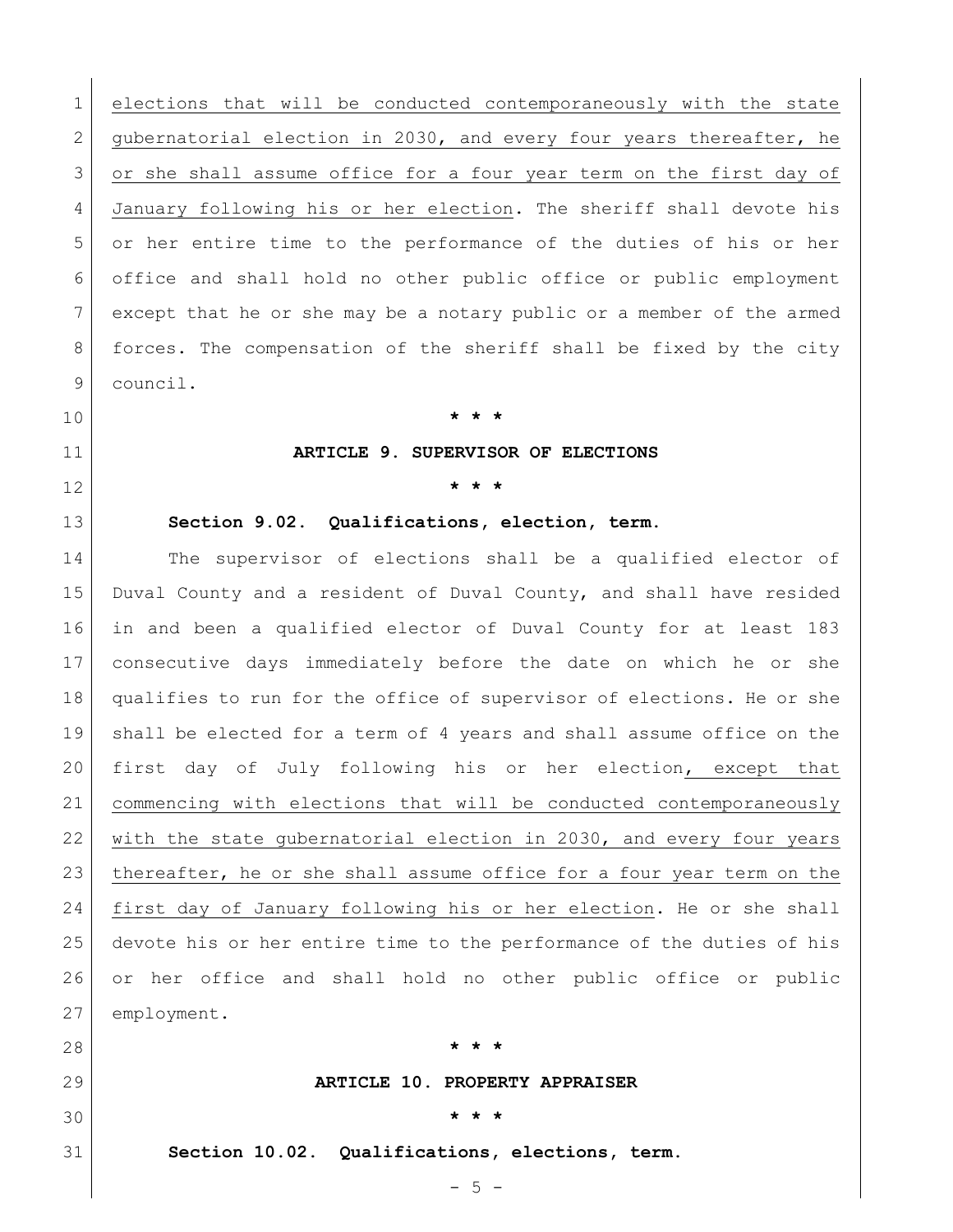1 The property appraiser shall be a qualified elector of and reside in Duval County, and shall have resided in and been a qualified elector of Duval County for at least 183 consecutive days immediately 4 before the date on which he or she qualifies to run for the office of property appraiser. He or she shall be elected for a period of 4 years and shall assume office on the first day of July following his or her election and serve until his or her successor is elected and qualified, except that commencing with elections that will be conducted contemporaneously with the state gubernatorial election in 10 2030, and every four years thereafter, he or she shall assume office for a four year term on the first day of January following his or her election. The property appraiser shall devote his or her entire time to the performance of the duties of his or her office and shall hold 14 | no other public office or public employment.

**\* \* \***

**ARTICLE 11. TAX COLLECTOR**

# **\* \* \***

#### **Section 11.02 Qualifications, election, term.**

19 The tax collector shall be a qualified elector of and reside in Duval County, and shall have resided in and been a qualified elector of Duval County for at least 183 consecutive days immediately before the date on which he or she qualifies to run for the office of tax collector. He or she shall be elected for a term of 4 years and shall assume office on the first day of July following his or her election, except that commencing with elections that will be conducted contemporaneously with the state gubernatorial election in 2030, and every four years thereafter, he or she shall assume office for a four year term on the first day of January following his or her election. He or she shall devote his or her entire time to the performance of the duties of his or her office and shall hold no other public office or public employment.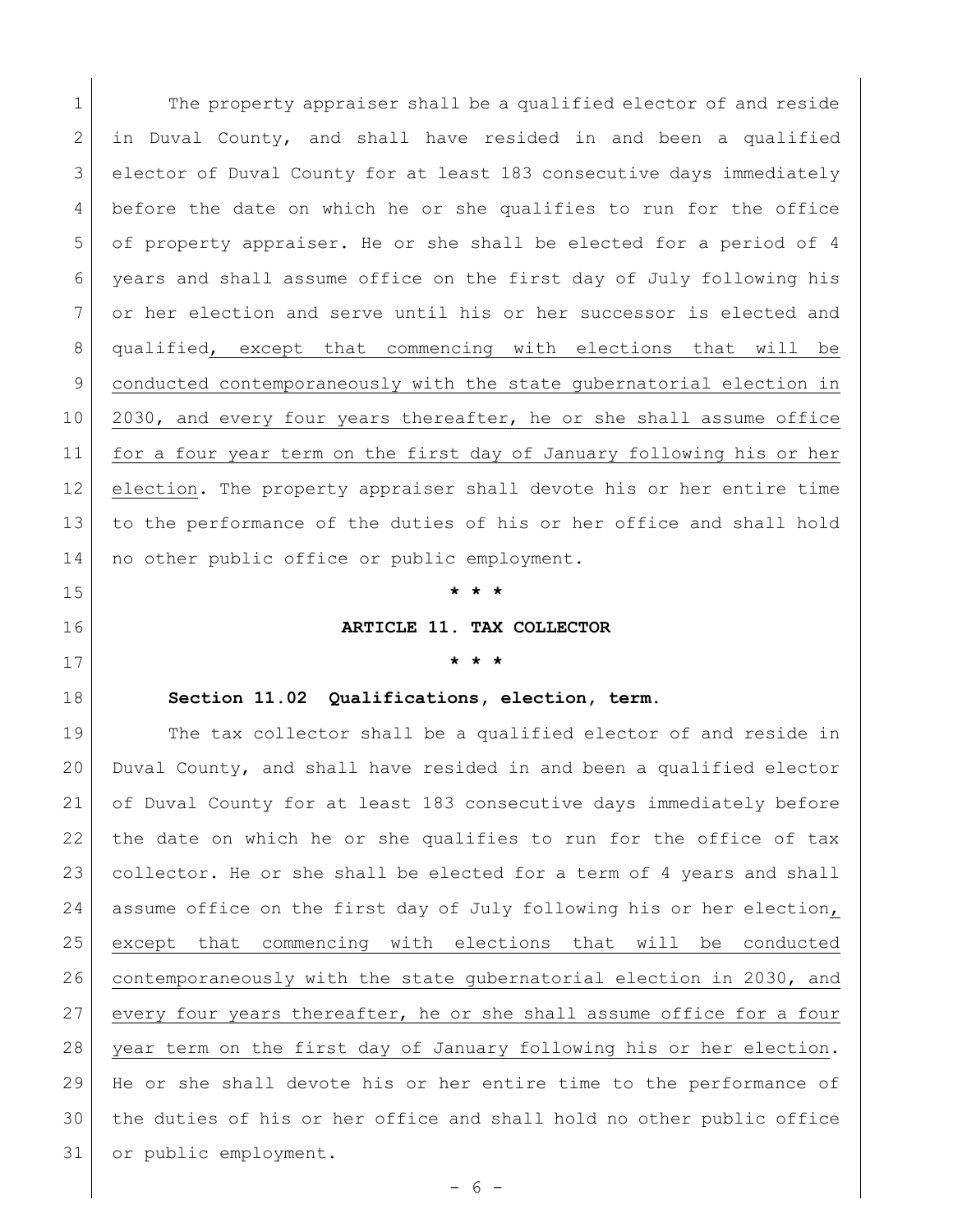**\* \* \***

### **ARTICLE 18. MISCELLANEOUS PROVISIONS**

**\* \* \***

 **Sec. 18.12 Transition to Fall Elections.** Notwithstanding anything in the Charter or the Ordinance Code of the City of Jacksonville to the contrary, and for purposes of electing City of Jacksonville county officers in fall even-year gubernatorial elections every four years commencing in 2030 and having those terms 9 commence on January  $1^{st}$  of the following year, the 2027-2031 terms of the Mayor, all City Council Members, the Sheriff, the Property 11 Appraiser, the Supervisor of Elections, and the Tax Collector, shall expire on December 31, 2030 and shall be considered as one full term for purposes of two term limits, as applicable. The terms of all 14 such persons elected to such offices through elections conducted in the fall gubernatorial elections of 2030, and every four years 16 thereafter, in accordance with procedures to be established by contemporaneous changes which shall be made by the City Council to Chapter 350, *Ordinance Code* of the City of Jacksonville, shall commence on January 1, 2031, and shall expire on December 31, 2034, 20 for the 2030 election, and on like January  $1^{st}$  and December  $31^{st}$  dates 21 for each term every four years thereafter.

 **Section 3. Transition - Conflicting ordinances repealed.** For purposes of implementing this ordinance, any ordinance conflicting with this ordinance, once approved by referendum, is hereby repealed. 25 The City of Jacksonville shall establish, by ordinance, election procedures consistent with this ordinance and the Charter changes 27 approved herein.

**Section 4. Referendum.** 

 (a) A referendum of the qualified electors residing in Duval County, Florida is hereby called to be held on February 22, 2022, set as a Special Election, to determine whether the Charter should be

- 7 -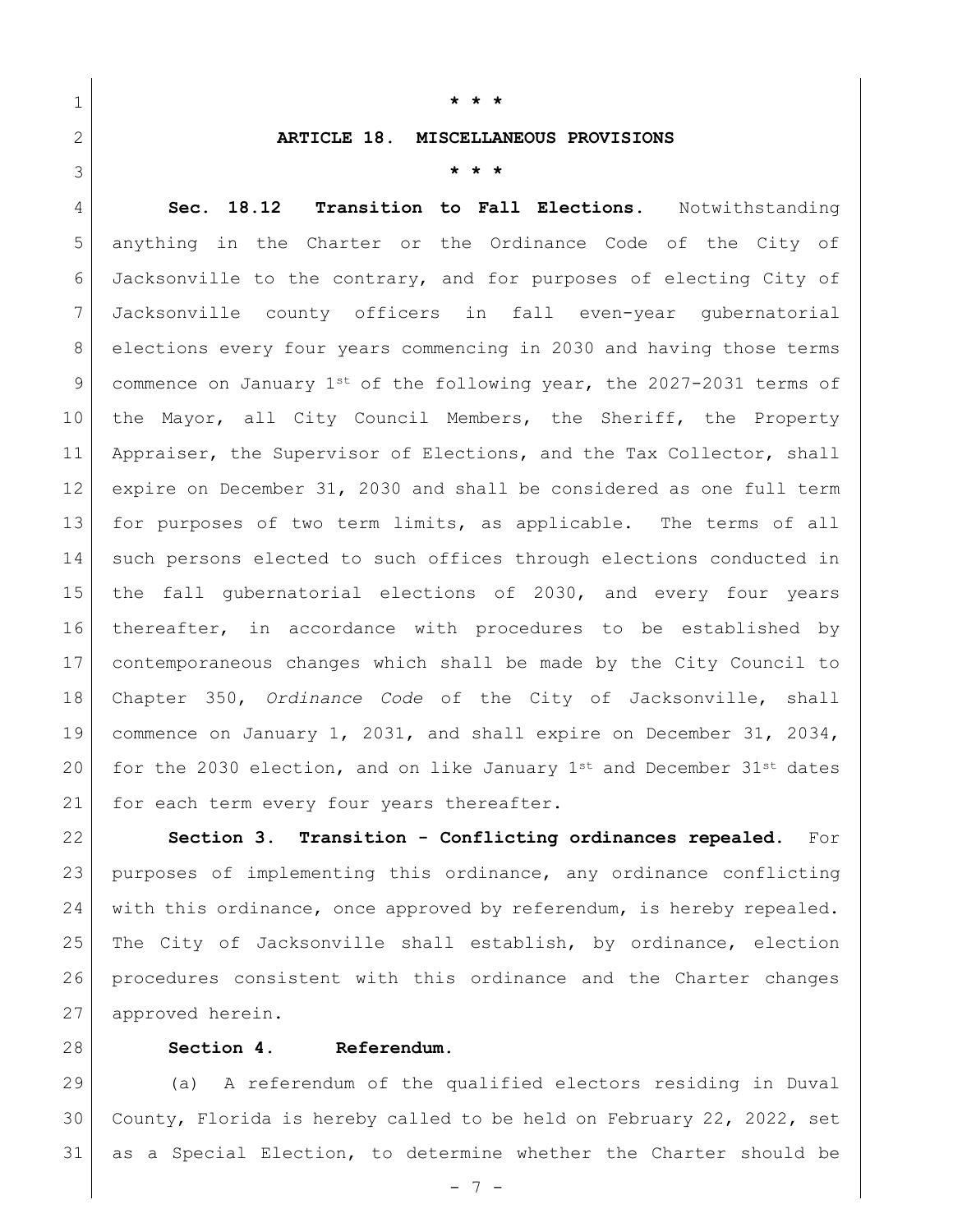1 amended to change the terms of office of the elected officials, as 2 set forth in this ordinance, shall become effective.

 (b) The referendum shall be held and conducted in the manner prescribed by law for holding elections under a referendum provision.

 (c) All qualified electors in Duval County shall be entitled and permitted to vote in the referendum. The places and times of voting shall be those polling places and times established for voting by law. The inspectors and clerks for the referendum shall be designated by the Supervisor of Elections in accordance with 10 applicable State law.

11 (d) Upon approval of this ordinance, the Supervisor of Elections shall notify the Mayor, City Council President, General Counsel and Council Auditor, by hand and certified mail, of a duty to prepare, within thirty (30) days of such notice, an up to seventy- five (75) word financial impact estimate of the increase or decrease of any revenues or costs to the City of Jacksonville resulting from the implementation of the proposed charter amendment. The financial impact estimate shall be constructed, within the thirty (30) day period, by a committee composed of one representative appointed by the Mayor, one appointed by the City Council President, the General Counsel or his or her designee chosen from the General Counsel's office, the Council Auditor and one member having appropriate fiscal expertise in the subject matter of the proposed charter amendment and 24 selected by the other members stated above. The Office of the Council Auditor and the Department of Finance shall be made available as resources. The Council Auditor shall chair the committee and ensure the timely completion of the financial impact estimate in time to be included on the referendum ballot and advertised as required for the charter amendment.

 (e) The Supervisor of Elections is authorized and directed, when printing the absentee ballots and ballot strips for use in the

- 8 -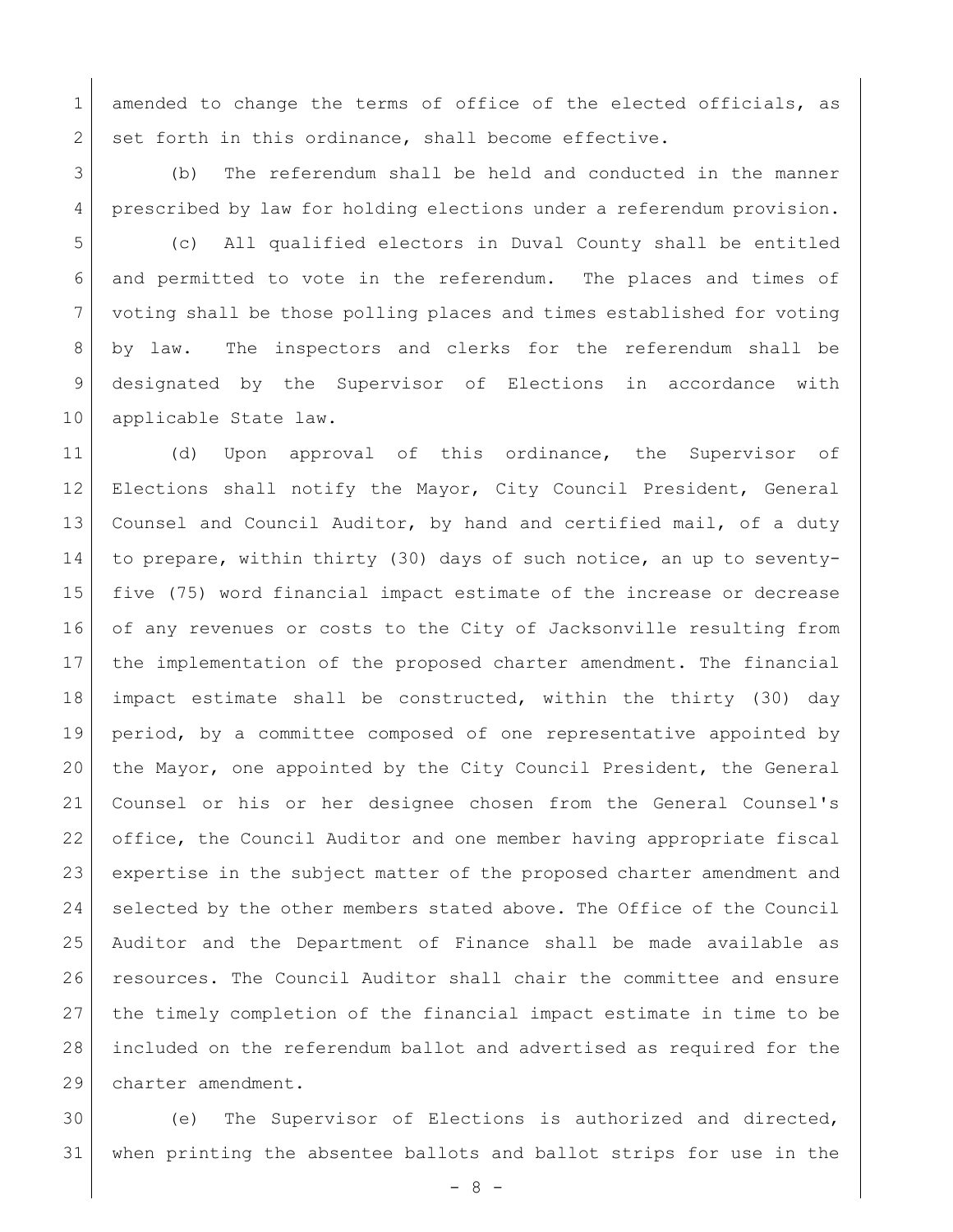voting machines for the special referendum election called in 2 Subsection 4(a) hereinabove, to print the ballot title and referendum question set forth in Sections 6 and 7 hereof on said absentee ballots 4 and ballot strips at the appropriate place therefor. Immediately after said question shall be provided a space for the voter to indicate whether the vote is "yes" or "no" on the question.

 **Section 5. Notice of Referendum.** The Supervisor of Elections is directed to ensure at least thirty (30) days notice of the referendum by publishing at least twice in a daily newspaper of general circulation in Duval County, once in the fifth week and once in the third week prior to the week in which the referendum is to be held, in the manner provided in Section 18.05 of the City Charter and 13 Section 100.342, Florida Statutes.

 **Section 6. Ballot Title.** The Council hereby directs that the ballot title for the referendum question be in substantially the 16 following form:

17 | NEFERENDUM AMENDING CHARTER, ADOPTING FALL GUBERNATORIAL YEAR ELECTIONS FOR LOCAL ELECTED CONSTITUTIONAL OFFICERS; DECREASING 2027 TERMS"

 **Section 7. Official Ballot.** The Council hereby directs that the following referendum question, in substantially the form set forth below, be placed on the ballot at the Special Unitary Election 23 to be held on February 22, 2022:

24 IShall Ordinance 2021- -E, which amends Jacksonville's Charter, changes terms of office 26 of council members, the mayor, sheriff, 27 Supervisor of elections, property appraiser, and 28 tax collector, eliminates spring elections, and moves those elections to fall gubernatorial year elections commencing in 2030, and which for the 2027 term only, decreases the terms of city

- 9 -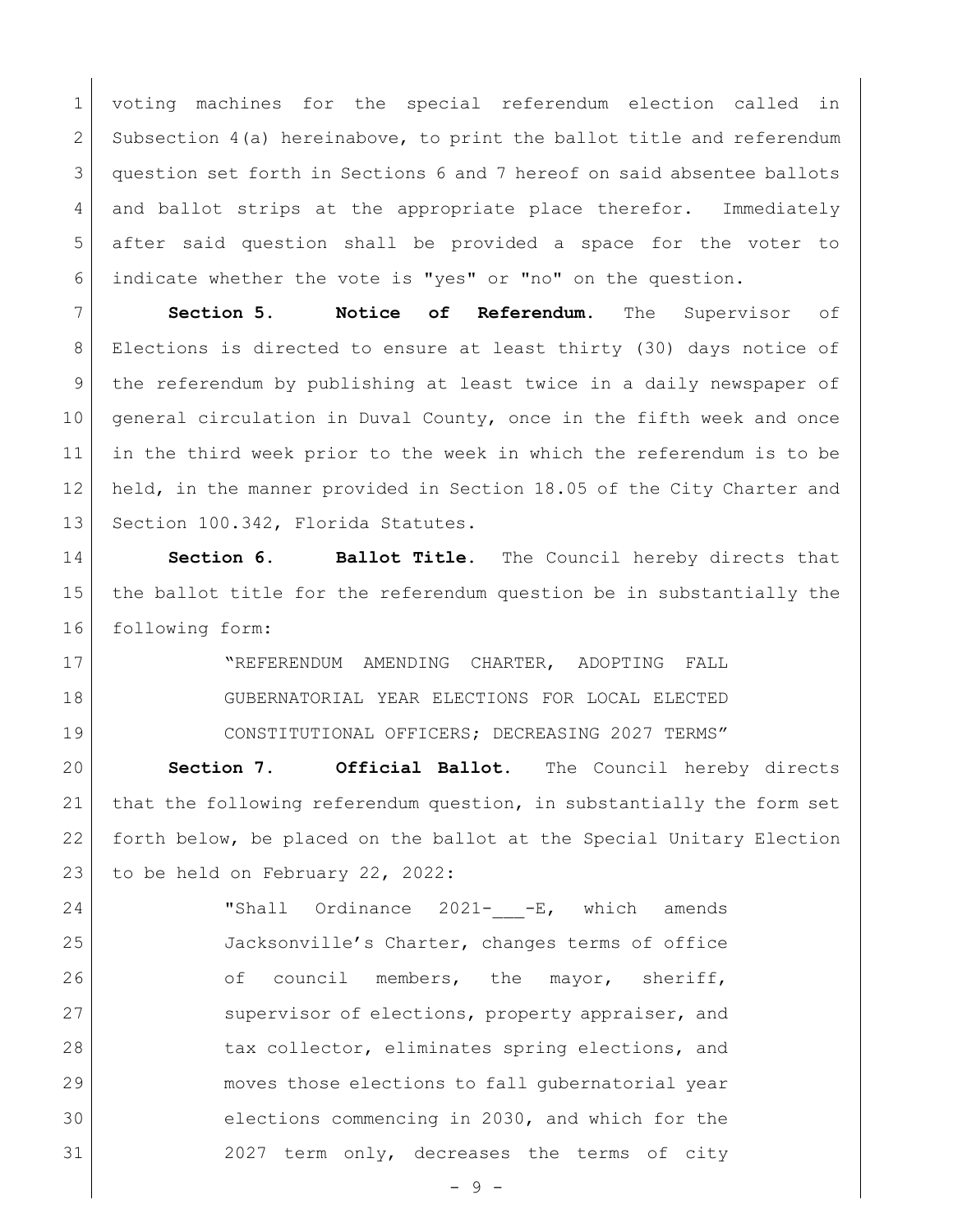- 1 council members, the mayor, sheriff, supervisor 2 of elections, property appraiser, and tax 3 collector by six months through December 31, 2030, become effective?"
- 5 ( ) YES.

6 ( ) NO.

 **Section 8. Referendum Results.** The Supervisor of Elections 8 for Duval County, Florida shall certify the results of the referendum to the Florida Department of State in accordance with law. If a majority of the votes cast in the referendum shall be for the 11 amendment, the amendment shall be approved, and shall take effect as 12 provided in this Ordinance. If less than a majority of the votes cast in the referendum shall be for the amendment, the amendment 14 shall be defeated, and shall not take effect.

 **Section 9. Exercise of County Powers.** This ordinance is enacted by the Council exercising its power as the governing body of Duval County, Florida, under Section 3.01, of the Charter of the City of Jacksonville. All duly qualified electors of the county shall be entitled to vote thereon.

 **Section 10. Effective Date.** Except as herein provided, this ordinance shall become effective upon signature by the Mayor or upon becoming effective without the Mayor's signature. If this ordinance is approved by a majority of the duly qualified electors voting in the referendum scheduled herein, then the terms of section 2 of this ordinance shall become effective immediately upon verification of the 26 results of the referendum's election vote.

- 
- 
- 
-